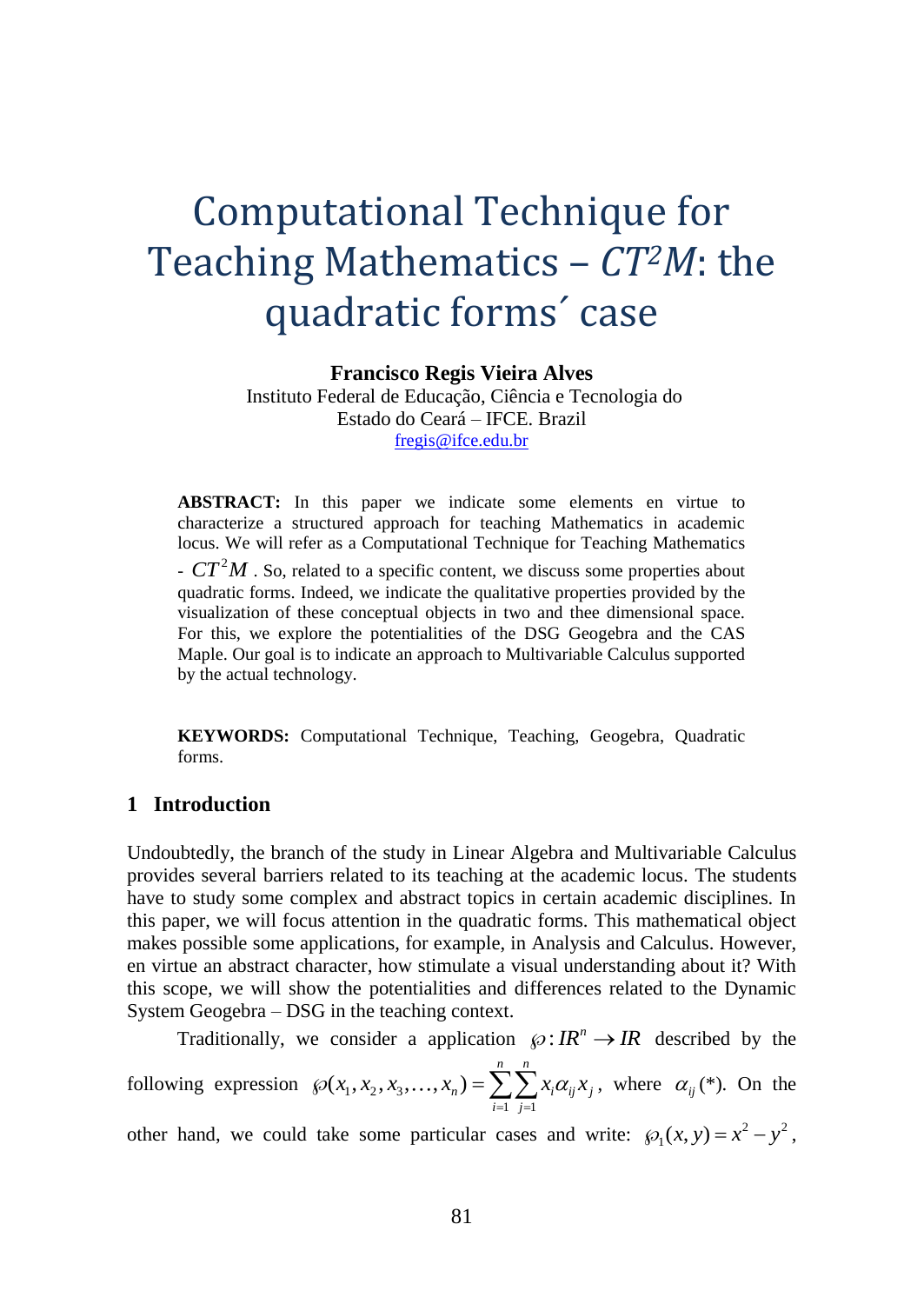$\wp_2(x, y) = xy$ ,  $\wp_3(x, y) = x^2 + y^2$ ,  $\wp_4(x, y) = 2x^2 - xy + \pi y^2$ ,  $Q_1(x, y, z) = \sqrt{3z^2 + xy - xz + 2yz}$ ,  $Q_2(x, y, z) = x^2 + y^2 + z^2$ ,  $Q_3(x, y, z) = 2x^2 - xy + \pi y^2$ . In these examples, we can discriminate the quadratic forms that allow us an interpretation in the plane and another is in space. Indeed, with the DSG we indicate the fig. 1 (in  $IR^2$ ). On the other hand, with the Computational Algebraic System Maple, we indicate  $\mathcal{D}_1(x, y) = x^2 - y^2$  in the space. (fig. 2)





In the figure 1, we visualize with the Geogebra´s help (on the left side), the behavior of a level set associated with  $\varphi_1(x, y) = ax^2 + bxy + cy^2$ . On the right side, we can analyze its signal, directly to the orange graph. We have a tacit understanding about its behavior and the extreme point's localization. Indeed, we indicate a minimum an a maximum value assumed by  $\mathcal{P}_1(x, y)$ . Our analysis needs all visual and numerical information. We observe, however, that the analysis in the figure 1 is restricting to bi-dimensional space. On the other hand, we show the figures 2 and 3 in  $IR^3$ .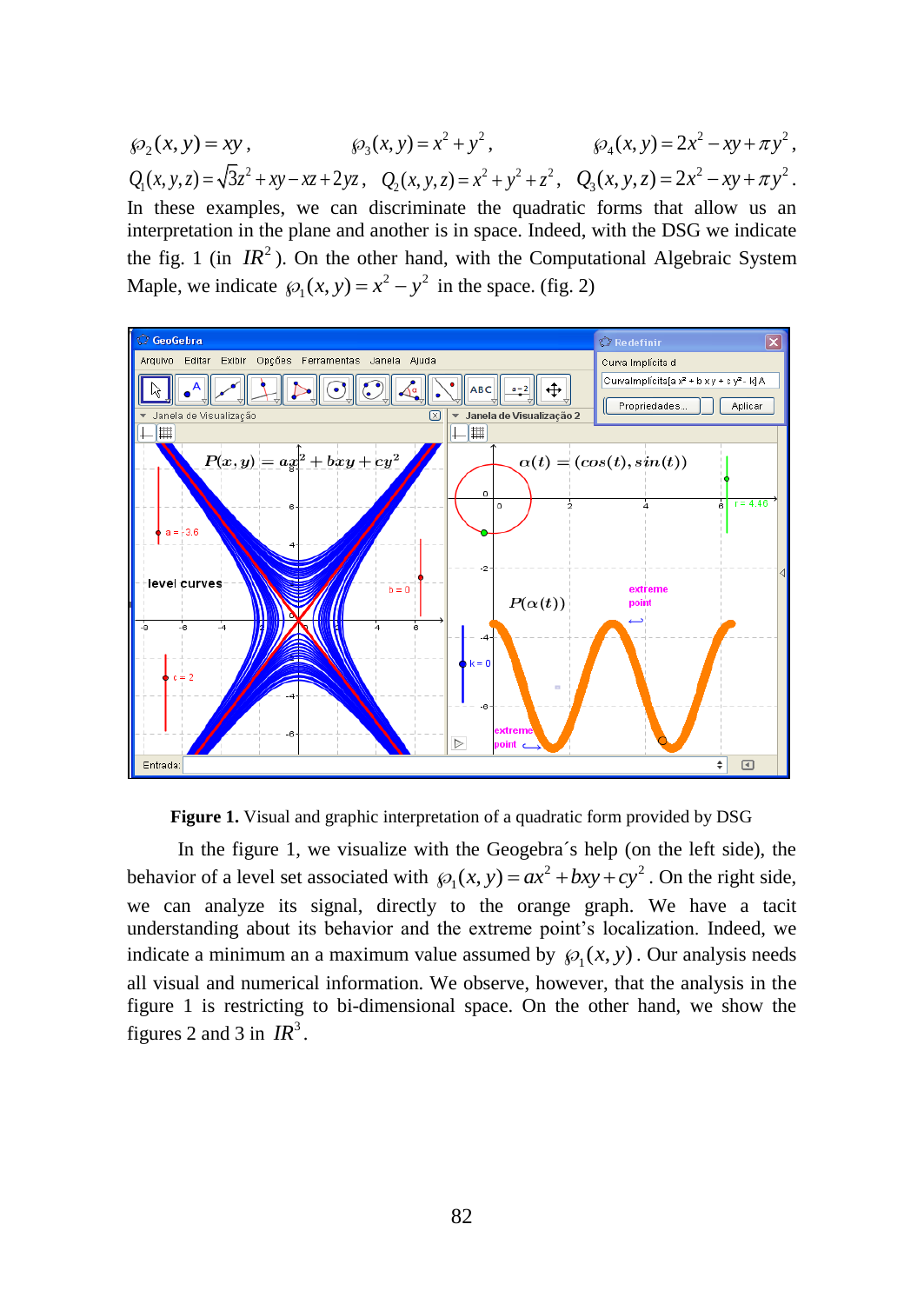

**Figure 2.** Visual and graphic interpretation of a quadratic form in the space  $IR^3$ 



Figure 3. Level surfaces associated to a quadratic form in thee variables in  $IR^3$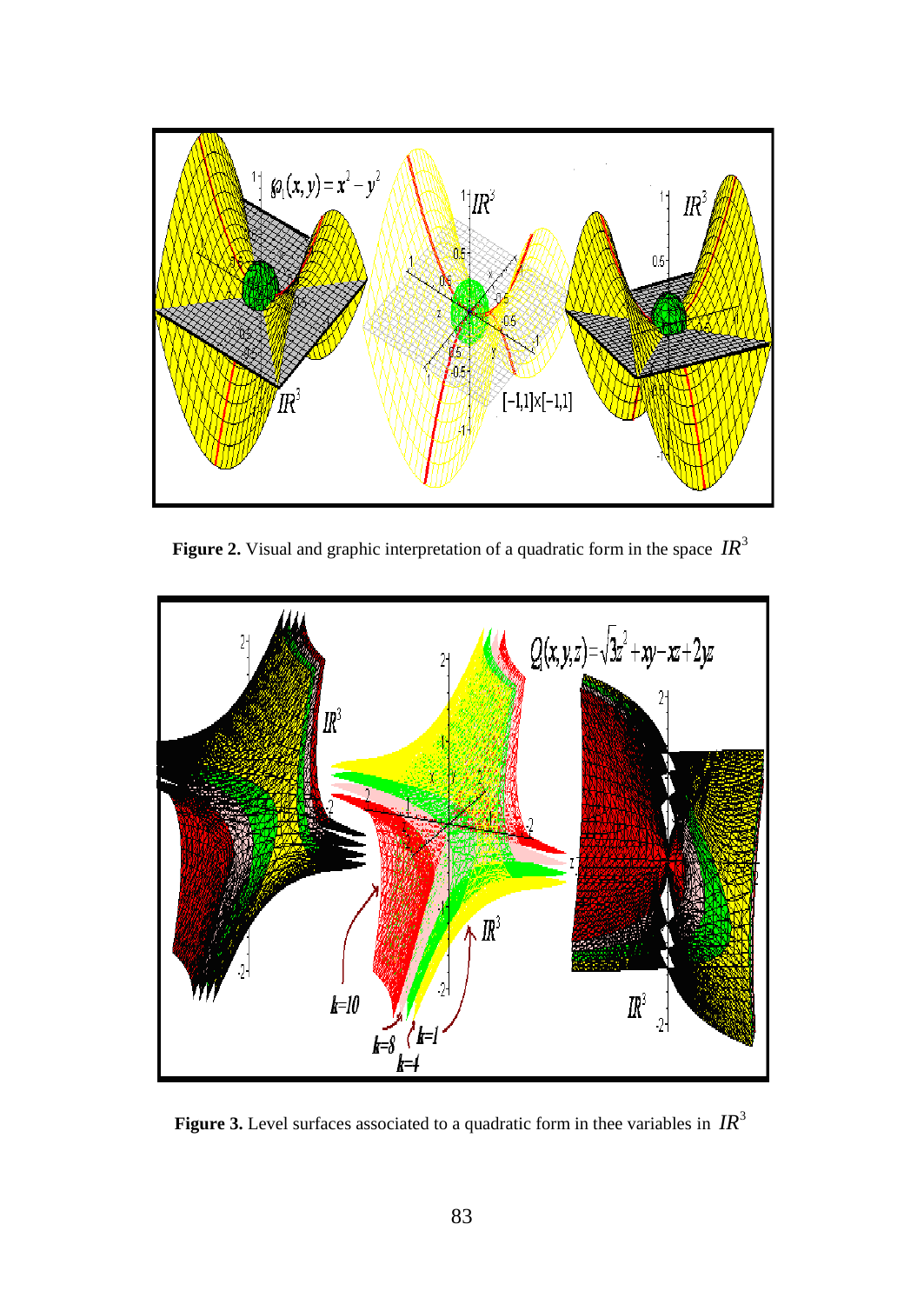In the figure 2, we observe the graphic behavior of a quadratic form in the  $IR<sup>3</sup>$ . While, in the figure 3, we indicate some level surfaces related to the form 3  $\lambda$  2  $\lambda$  2 2 4  $Q_4(x, y, z) = 3x^3 - 4y^2 + \frac{3}{5}z^2 + 45xy - 87yz + 3xz$ . In this particular case, the form  $Q_4(x, y, z)$  can be associated a level surface in the  $IR^3$ . In the figure 3 we visualize some of them described by the condition  $Q_4(x, y, z) = k$ , where  $k \in \{1, 4, 8, 10\}$ . From the figure 2, we could infer and conclude that  $\mathcal{D}_1(x, y) = x^2 - y^2$  is an undefined quadratic form (we see this formal definition in the next section). On the other hand, when we visualize the elements in the figure 3, how to identify and comprehend its behavior? How to classify the form indicated by  $Q_4(x, y, z)$ ? From these and others questions, we will discuss preliminary some basic formal properties.

## **2 Some formal properties about quadratic forms**

For all  $\lambda \in \mathbb{R}$ , the level set indicated by  $C_{\lambda}$  related to a quadratic form  $\wp(x, y)$  is defined  $C_{\lambda} = \{(x, y) | (x(x, y) = \lambda\}$ . From this set, we can declare that  $C_{\lambda}$  is a inverse image of the set  $\varphi^{-1}(\lambda)$ . En virtue the  $\varphi(x, y)$  is a quadratic form, we can write  $\wp(\lambda x, \lambda y) = \lambda^2 \wp(x, y)$ . From this, we can obtain that:  $(x, y) \in C_1 \leftrightarrow \lambda(x, y) \in C_{\lambda^2}$  and  $(x, y) \in C_{-1} \leftrightarrow \lambda(x, y) \in C_{-\lambda^2}$ .

In fact, if we take  $(x, y) \in C_1$ we write  $\wp(x, y) = 1 : \lambda^2 \wp(x, y) = \wp(\lambda x, \lambda y) = \wp(\lambda(x, y)) = \lambda^2 \cdot 1$ . From this, we compute that  $\wp(\lambda(x, y)) = \lambda^2$ . In the similar way, we consider 2  $(1, 2)$   $1^2$   $1^2$   $1^2$   $1^2$  $(x, y) \in C_{-1} \leftrightarrow \wp(x, y) = -1 \leftrightarrow \lambda^2 \cdot \wp(x, y) = -\lambda^2 \leftrightarrow \wp(\lambda(x, y)) = -\lambda^2.$ 

Finally, we will consider the following theorem.

Theorem 1: Any level set  $C_{\lambda}$  (with  $\lambda \neq 0$ ) related to a quadratic form  $\wp: IR^2 \to IR$  can be obtained from one of the two level sets  $C_1$  or  $C_{-1}$  en virtue a uniform plane homothetic.

With the DSG Geogebra´s help, we can illustrate the last property and the geometric meaning related to a uniform plane homothetic transformation. In fact, in the figure 4, we can acquire a tacit understanding about the transformations when we vary the numbers  $a, b, k \in \mathbb{R}$  in the quadratic form  $\wp(x, y) = ax^2 + by^2 - k$ . On the right side, for example, we indicate the variations corresponding to values  $\wp(x, y) = cxy$   $c > 0$  and  $c < 0$ .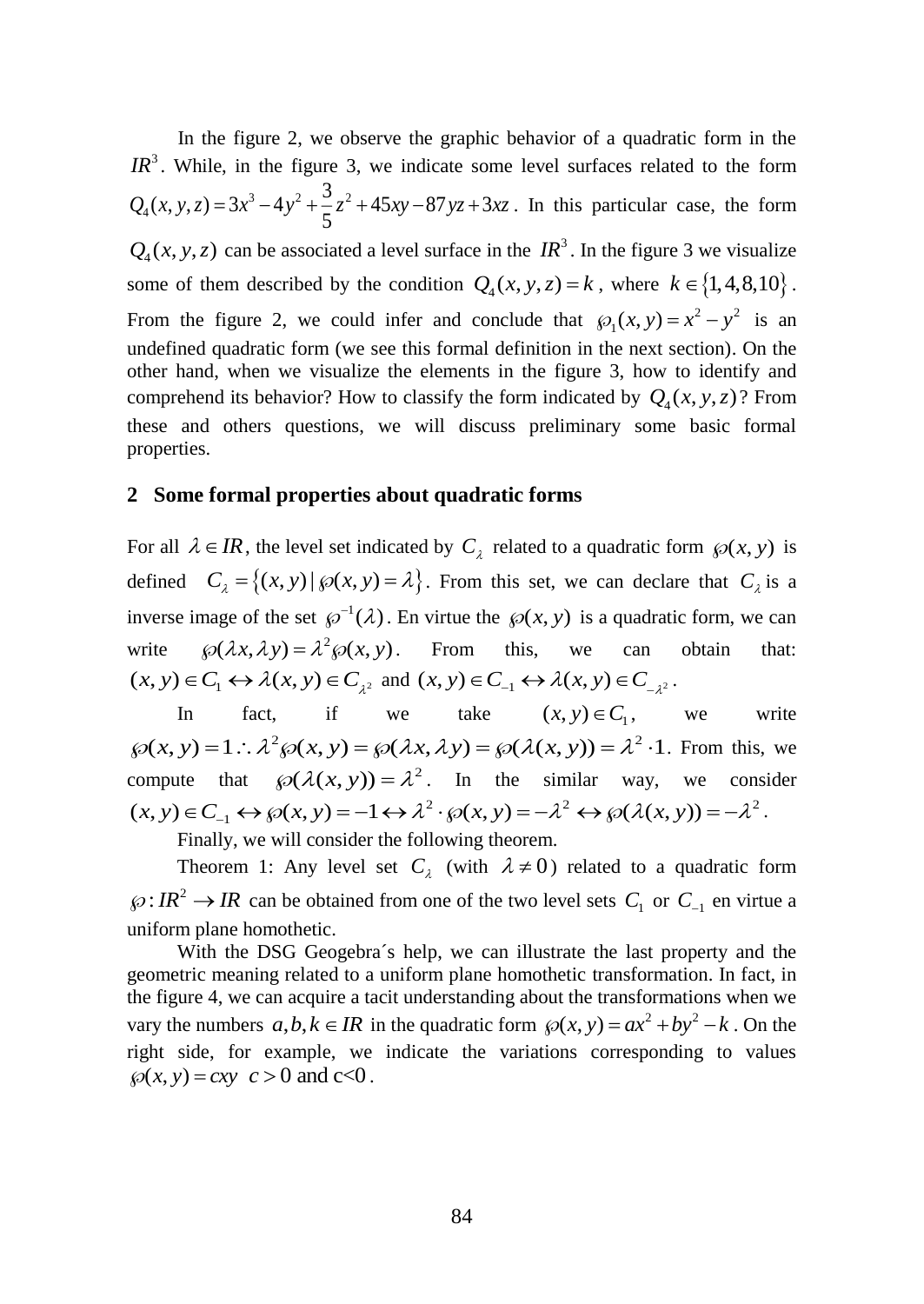

**Figure 4.** Visualization of the level sets related to a quadratic form from some variations of the parameters a, b, c and  $k \in \mathbb{R}$ 

Formally, we know the standard classification related to quadratic forms. In fact, we know that a quadratic form is *positive definite* if  $\mathcal{P}(x_1, x_2, x_3, \ldots, x_n) > 0$ for all vector  $(x_1, x_2, x_3, \ldots, x_n) \in \mathbb{R}^n$ . In the same manner, we declare that a quadratic form is *negative definite* when  $\mathcal{O}(x_1, x_2, x_3, \ldots, x_n) < 0$  for all vector  $(x_1, x_2, x_3, \ldots, x_n) \in \mathbb{IR}^n$ . At least, we have a *indefinite quadratic form* when  $\wp(u) > 0$  and  $\wp(v) < 0$ , for some vectors  $u, v \in \mathbb{R}^n$ . In this paper, we will restrict our analysis to  $IR^2$  and  $IR^3$ , en virtue the visualization's possibilities. In accordance with us, Mirsky (1955, p. 359) comments that "one of the main reasons for studying quadratic forms is their usefulness in the geometry of conics and quadrics; and the relation between quadratic operators and quadratic forms can, indeed, be aptly illustrated in this context". From this consideration, we will discuss some of this preoccupation and possibilities in the next section.

## **3** Computational Technique for Teaching Mathematics -  $CT^2M$

Before discuss some aspects related to our mathematical goal, we should indicate some elements related to what we called in this paper by Computational Technique for Teaching Mathematics -  $CT^2M$ . Practically, we find some mathematical contents that permit a graphical and geometric interpretation. In our case, we are interest only in academic contents. On the other hand, in this locus, the mathematical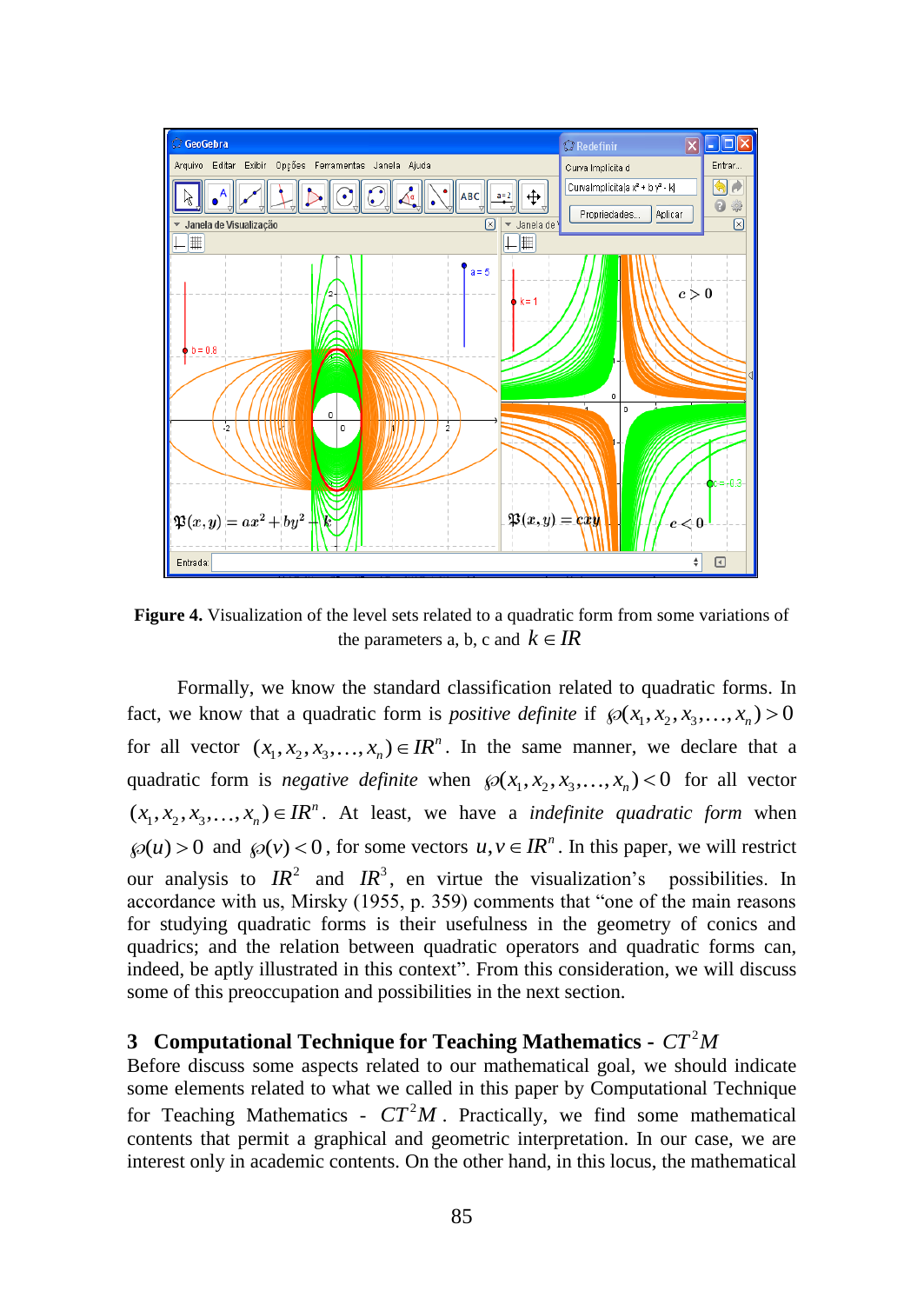complexity increases considerably. So, the first difficulty is to identify a content the permits a graphical and geometric interpretation in  $IR^2$  and  $IR^3$ . Second aspect is recognizing that all software manifests some kind of limitation.

From this fact, we try to find some software that can not develop all mathematical interesting functions. At last, we describe a complementary structured situation according in a particular teaching context. The main goal is provide an understanding scenarios supported by 2D and 3D for the mathematical objects. So, we assume that this dimensional transition can promote and mobilize a tacit and intuitive knowledge for the student. In the next section, we bring some example related to  $CT^2M$ . We choose, in this work, the Computational Algebraic System CAS - Maple and the Dynamic System Geogebra – DSG.

#### **4 Visualizing quadratic forms with the DSG**

Why does one need quadratic forms? It's a good question. In fact, when we consider the teaching context, we find some crazy examples. Among the many uses of quadratic forms in Mathematics, we want to single out one of our attention in the Multivariable Calculus. In fact, from differential Calculus, we know when a point p is critical, we have  $f'(p) = 0$ . On the other hand, from the Taylor's formulae

#### that provides the approximation  $f(p+h) \approx f(p) + \frac{1}{2}h^T \cdot D^2 f(p)$  $f(p+h) \approx f(p) + \frac{1}{2}h^T \cdot D^2 f(p) \cdot h$ , where

$$
p\in D\subset IR^n. (*)
$$

This kind of approximation indicates that we have an extreme point  $x = p$  of the function  $f$  nearly closely with the signal of a two variables polynomial. Moreover, its degree is two. We still observe that  $h^T \cdot D^2 f(p) \cdot h$  is a term that represents a quadratic form (\*). So, we acquire some advantages that to enable to analyze (locally) a function in terms of an associated quadratic form. With this aim, we can explore some examples.

We still note that the expression 
$$
h^T \cdot D^2 f(p) \cdot h
$$
 is similar to the following  
quadratic forms  $Q_1(x, y) = x^2 + 5xy - 7y^2 = (x \ y) \begin{pmatrix} 1 & 5/2 \\ 5/2 & -7 \end{pmatrix} \begin{pmatrix} x \\ y \end{pmatrix}$  or  
 $Q(x, y, z) = x^2 - 2xy + xz + 7y^2 - 10yz + 3z^2 = (x, z, y) \begin{pmatrix} 1 & -1 & 1/2 \\ -1 & 7 & -5 \end{pmatrix} \begin{pmatrix} x \\ y \end{pmatrix}$ . We observe that

$$
Q_2(x, y, z) = x^2 - 2xy + xz + 7y^2 - 10yz + 3z^2 = (x \times y) \begin{vmatrix} -1 & 7 & -5 \ 1/2 & -5 & 3 \end{vmatrix} y
$$
. We observe that,

in the first case, we can explore the DSG Geogebra, however, en virtue the existence of three variables, only the CAS Maple allow us to visualize some qualitative properties related to last form  $Q_2(x, y, z)$ . In the next proposition, we will indicate the relevance of the visualization en virtue to comprehend a teaching situation.

Proposition: Consider the quadratic form  $\wp(x, y) = ax^2 + bxy + cy^2$ . If the bigger value related to this form, under restriction of a unit circumference centered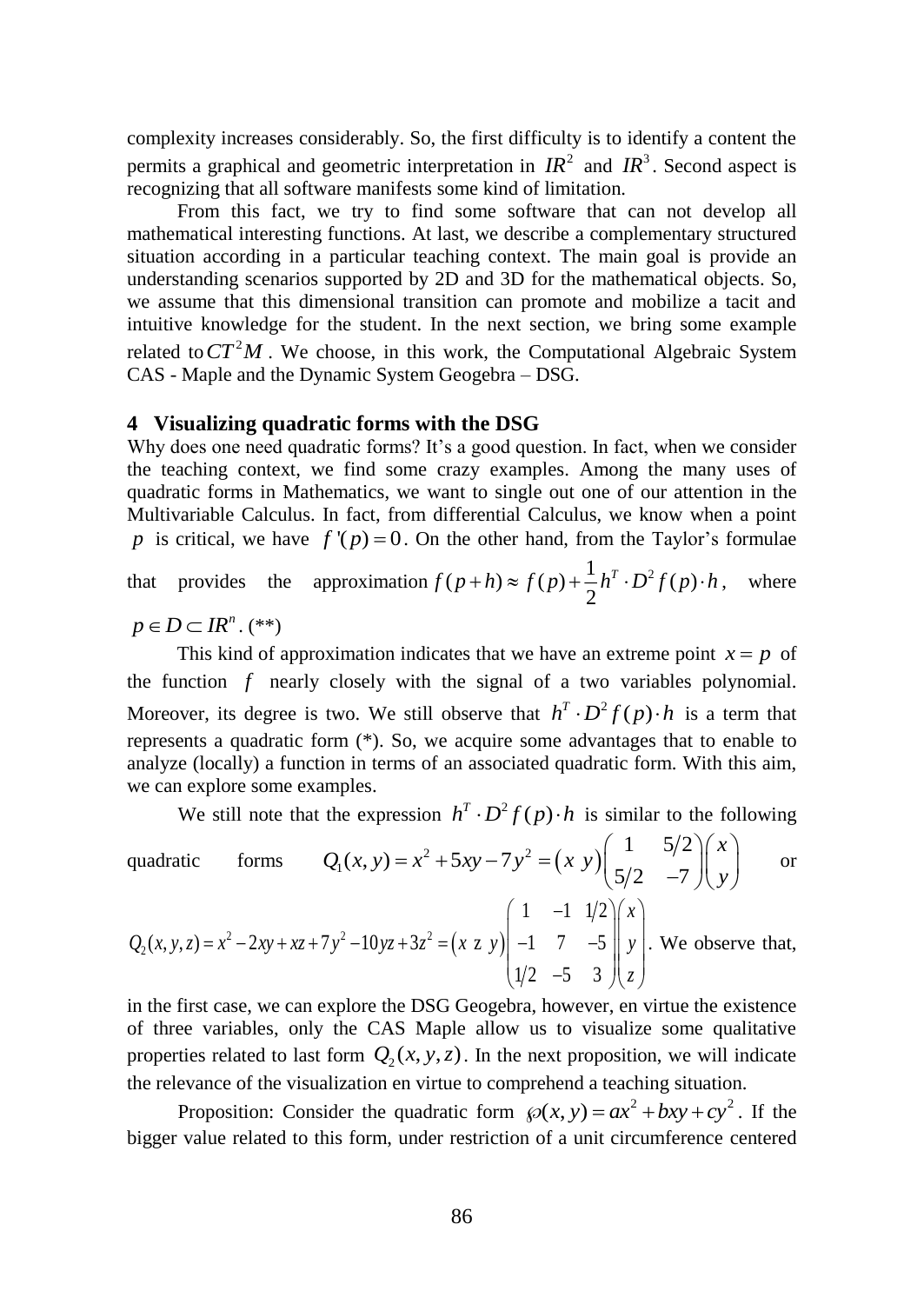at  $(0,0)$  and radius  $r=1$  is attained at the point  $(x, y) = (0,1)$ . Then, we have  $b = 0$ .

In this case, we have that  $\wp(-x, -y) = \wp(x, y)$ , for all  $(x, y) \in \mathbb{R}^2$ . En virtue that symmetry, we will analyze only the plane region  $y = f(x) = \sqrt{1 - x^2}$ . En virtue the hypothesis, we compute:  $\frac{d}{dx}(\wp(x, y(x))) = \frac{d}{dx}(ax^2 + bxy(x) + cy(x)^2)$ 

$$
= 2ax + by(x) + bx\frac{dy}{dx} + 2cy(x)\frac{dy}{dx} = 2ax + by(x) - b\frac{x^2}{y(x)} - 2cx.
$$
 Moreover,  
we write in the point  $(x, y) = (0, 1) : dy/dx = -x/y \rightarrow dy/dx(0, 1) = 0$  and

 $d/dx(\wp(0,1)) = 0 + b - b \cdot 0 - 2c \cdot 0 = 0 \leftrightarrow b = 0$ . See the restriction  $P(\alpha(t))$  in the figure 1, in the right side.

These formal arguments in no way assist the development of an intuitive (or a tacit) reasoning, although they are correct. With the DSG (see figure 1) we can extract a dynamic mathematical meaning related to this situation. On the other hand, we wish to point out elements that produce the visual meaning of extreme points in the  $IR^2$  and  $IR^3$ . However, in the last case, we observe that a further difficulty related to the four dimensions.

For example, when we take the function  $f(x, y, z) = x^2 + y^2 + 7z^2 - xy - 3yz$  which posses its graph in the  $IR^4$ , it's impossible to visualize and extract some qualitative property. On the other hand, from the standard mathematical model, we know the

hessian matrix  $IH(x, y, z)$ *xx xy xz yx yy yz zx zy zz*  $f_{rr}$   $f_{rr}$   $f$ *IH*  $(x, y, z) = |f_{yx} f_{yy} f_{z}$  $f_{\rm zx}$   $f_{\rm zv}$   $f_{\rm zv}$  $=\begin{pmatrix} f_{xx} & f_{xy} & f_{xz} \\ f_{yx} & f_{yy} & f_{yz} \\ f_{zx} & f_{zy} & f_{zz} \end{pmatrix}$  (\*\*\*) and consider its behavior at

the origin  $(0,0,0) \in IR^3$ . In the figure 5 we indicate the level surfaces  $f(x, y, z) = k$ , for  $k \in \{1, 3/2, 2\}$ . We observe some level surfaces in a neighborhood at the origin. Preliminarily, how to know that we have a maximum or a local minimum provided only the visualization? (see figure 5)

In fact, in the classical literature we find formal theorems that characterize the existence of the extreme points related to convex and concave functions class. However, based in the figure below, how to decide its nature near of the origin? We must observe, in this case, that we don't have none functions graph, only some level surfaces.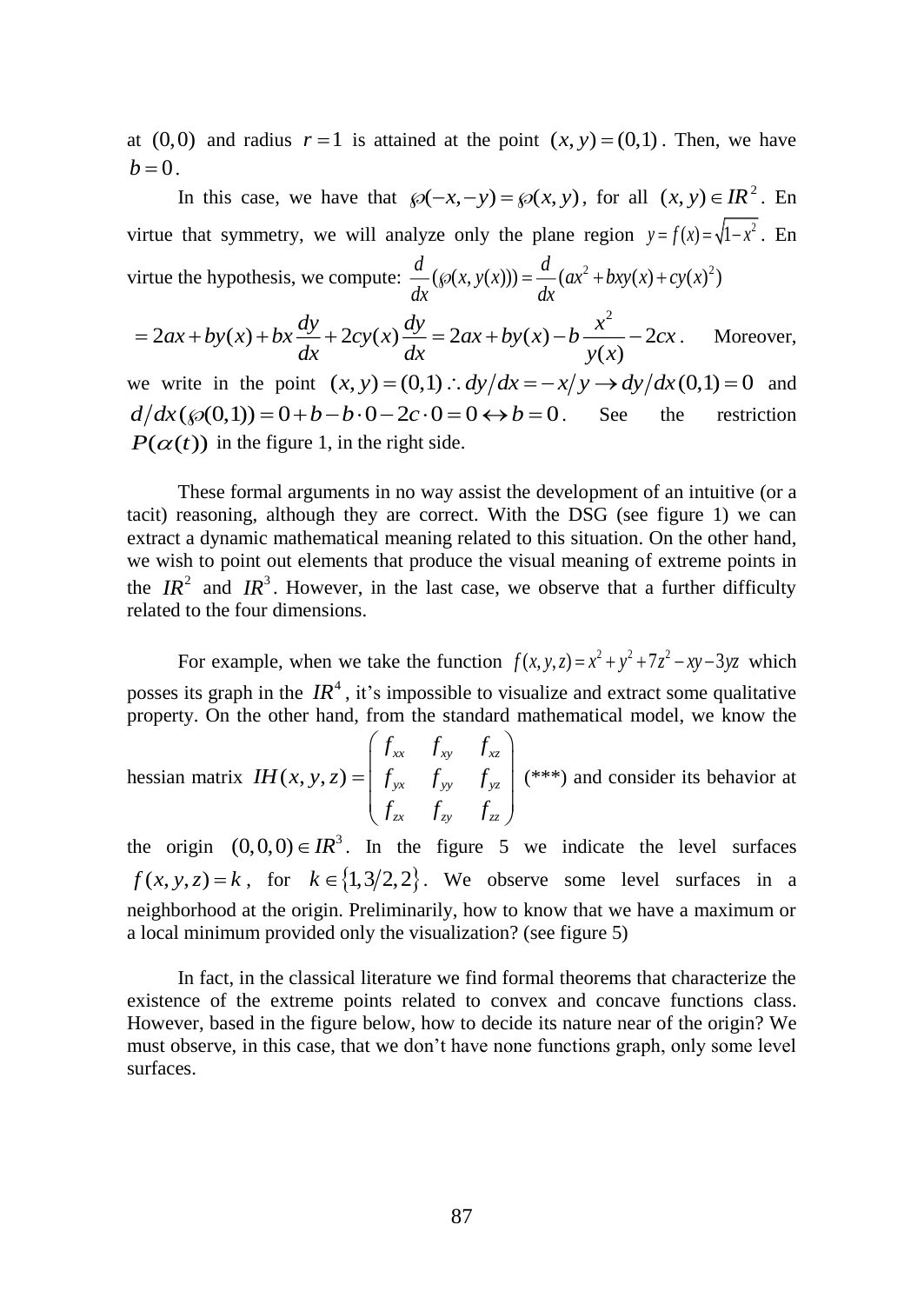From analytical point, we know that 2  $-1$  0  $(0,0,0) = | -1 2 -3$ 0 3 14 *IH*  $\begin{pmatrix} 2 & -1 & 0 \end{pmatrix}$  $=\begin{bmatrix} -1 & 2 & -3 \\ 0 & -3 & 14 \end{bmatrix}$  and since

$$
D_1(0,0,0) = f_{xx}(0,0,0) = 2 > 0
$$
,  $D_2(0,0,0) = det \begin{pmatrix} f_{xx} & f_{xy} \\ f_{yx} & f_{yy} \end{pmatrix} = 3 > 0$  and

 $D_3(0,0,0) = \det(H) = 24 > 0$  the Hessian's test tell us that exist a minimum local at the point (0,0,0) . In the figure 5, we observe a graphical-geometric model that not provide a intuitive model to make some relationship with which we are commonly adapted in terms of extreme points (in the  $IR^2$  and  $IR^3$ ).

In fact, we have several memories related to a scenarios related to a function, in one variable, that has a maximum local point (or a minimum). For this, we expect that the concavity of the graph of the function turned down (or turned up). In the similar way, we can recognize when we have a minimum local point.

In the case below, we find a model that contradicts what we imagine to be an extreme point. Indeed, in this case, we have not a function's graph from a global point of view. Other interesting example is the function:

$$
f(x, y, z) = x2 + y2 + (x + y - 3z)2 + z4 + 2z3 - 5z2
$$

which, by the analysis of its associated quadratic forms, in the critical points  $(0,0,0),(-2,-2,-2),(1/2,1/2,1/2)$ ,

we can infer that  $(-2, -2, -2)$  and  $(1/2, 1/2, 1/2)$  are local minimum, while at the origin, we have a indefinite quadratic form.

Without the use of the technology, it's impossible to develop a heuristic reasoning supported by the visualization.

We can visualize the level surfaces

$$
x^{2} + y^{2} + (x + y - 3z)^{2} + z^{4} + 2z^{3} - 5z^{2} = k
$$
,  
with  $k \in IR$  only with the CAS Maple.

For such class of functions, we can´t use the DSG.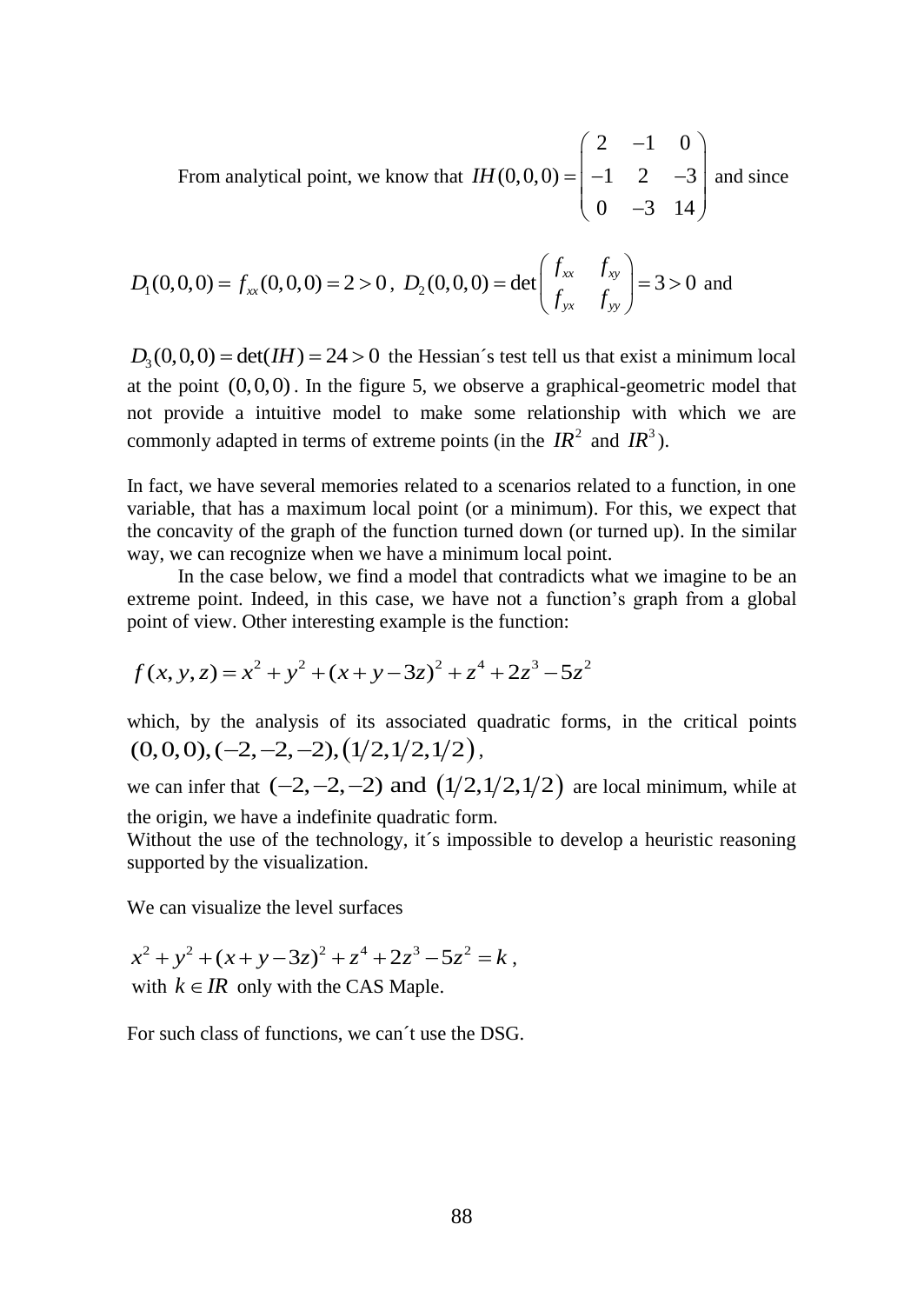

**Figure 5.** Visualization of level surfaces related to a quadratic form in thee variables

There are some cases like the function  $f(x, y) = xy \cdot (1 - x^2 - y^2)$  that we verify multiple critical points. We don't analyze this kind of situation, but, the DSG allow us to verify the numerical behavior in each neighborhood that we can visualize in the figure 6. In this figure, we explore an arbitrary trajectory and follow the numerical behavior near each of these nine points that we indicate below. With this software, we can realize a numerical analysis related to each neighborhood, this software, we can realize a numerical analysis related to each neighborhood, determine by the associated quadratic forms  $Q_1$ ,  $Q_2$ ,  $Q_3$ ,  $Q_4$ ,  $Q_5$ ,  $Q_6$ ,  $Q_7$ . (see figure 6)

Moreover, in the specialized literature, we find a strong relationship between the character of convexity and the hessian matrix numerical behavior (see expression (\*\*\*) in the case  $n = 3$ ). In fact, we illustrate the following theorem.

Theorem 1: Consider a function  $f: U \subset \mathbb{R}^n \to \mathbb{R}$ ,  $f \in \mathbb{C}^2$  is defined in a convex sub-set  $U \subset \mathbb{R}^n$ . The, we have the equivalences: (i)  $f$  is a convex function in U if, only if, the hessian matrix  $D^2 f(p)$  is definite positive for all  $p \in U$ ; (ii) f is a convex function in U if, only if, the hessian matrix  $D^2 f(p)$  is definite negative for all  $p \in U$ .

We will don't demonstrate this statement. For further details, the reader can see the classical literature (CALVO & DOYEN, 1982; EVES, 1066; JANICE, 1994; MIRSKY, 1955). However, we don´t have none qualitative visual element for to acquire an intuitive understanding in the  $IR^n$  (for  $n \ge 4$ ).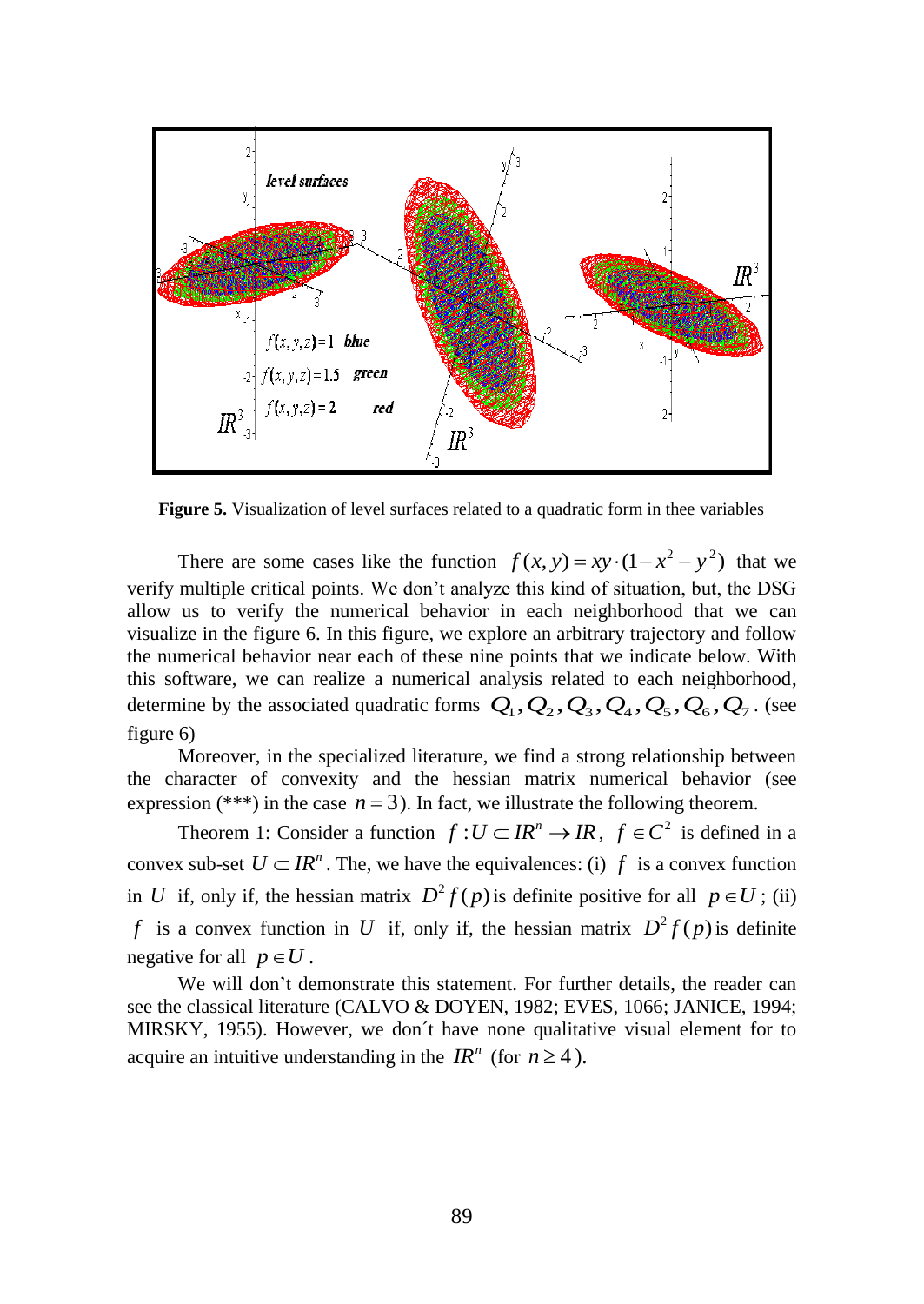

**Figure 6.** Numerical and topological identification of the neighborhood related to some quadratic forms supported by DSG



**Figure 7.** Visual description to a convex function and the its restrictions

On the other hand, in the figure 7, we indicate an approach to visualize a convex function in 2D. Indeed, we take the function  $f(x, y) = x^4 + x^2y^2 + y^4 - 3x - 8y$ . In the next step, we consider the two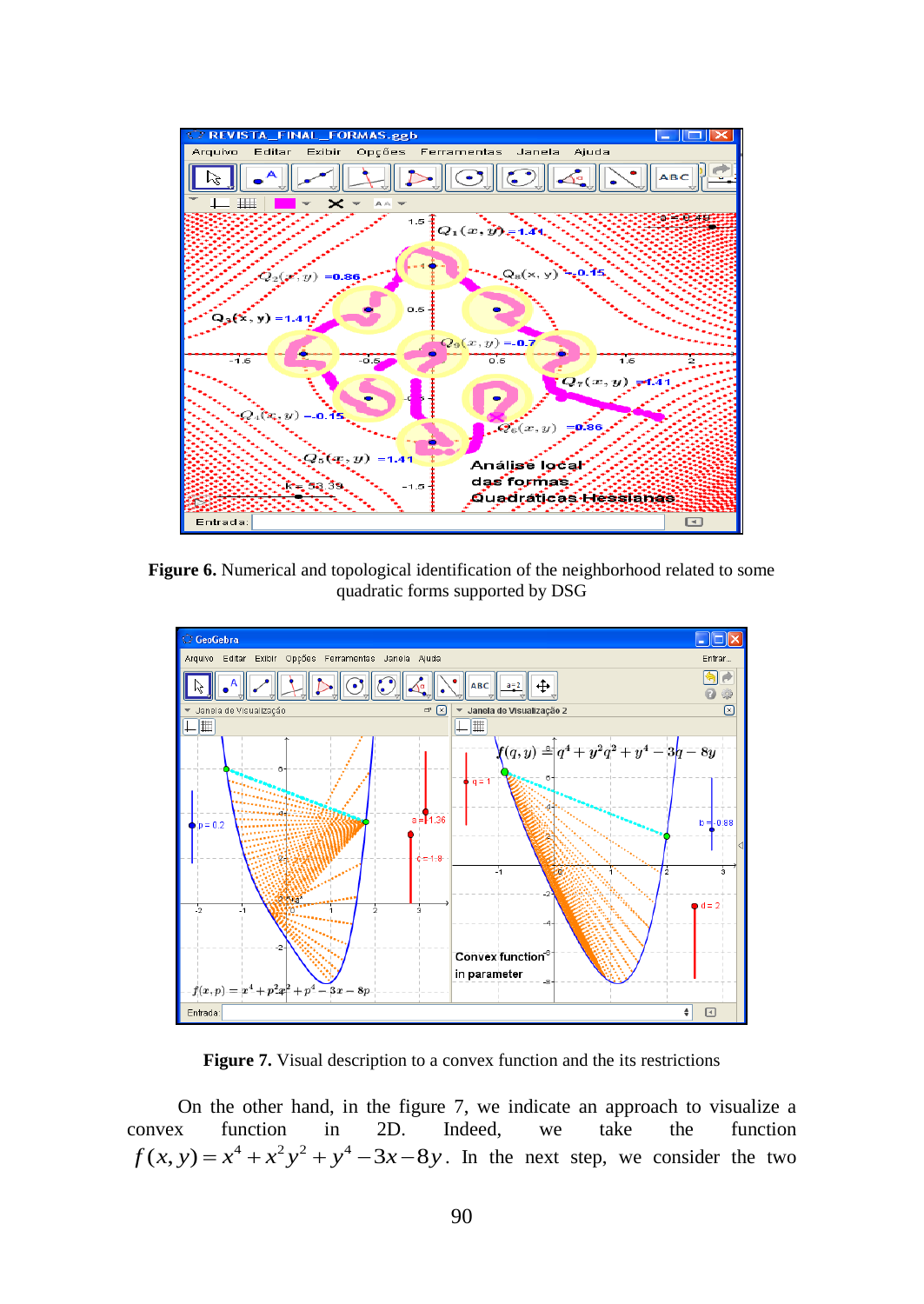parameters restrictions  $f(p, y) = p^4 + p^2y^2 + y^4 - 3p - 8y$ and  $f(x,q) = x^4 + x^2q^2 + q^4 - 3x - 8q$ . So, for each of its restriction, we verify the fundamental inequality related to the convexity described by  $f((1-t)p+t\cdot q) \le (1-t)f(p)+t\cdot f(q)$  or  $f((1-t)p+t\cdot q) \ge (1-t)f(p)+t\cdot f(q)$ . We can visually verify the first inequality in our particular case. (fig. 7)

We observe that in the theorem 1, that it's so difficult to acquire a geometric meaning directly from this mathematical statement. Contrary this situation, we show in the figure 7 and still conjecture something about the tangents lines behavior. In this case (on the left side, fig. 7), if we have a convex function, we can infer that the hyper plane is always below the graph. On the other hand, when we find a concave function, we infer that the hyper plane is always above the graph.

We have indicated some examples that we have the opportunity to explore a complementarily use of the DSG and the CAS Maple. In this way, we can find some particular manner to promote the visualization and the mathematical perception in the context  $2D \rightarrow 3D$ . This kind the transition is essentially in the  $CT^2M$ . *transition* (ALVES, 2014).

Moreover, we indicate an application's context of the quadratic forms (in the study of the extreme point in Multivariable Calculus). In this situation, we observe that when the dimension  $n \geq 4$ , we can't visualize some properties, however, there are classical theorems (and analytical methods) that permit infer and make a final and exact conclusion, supported by some preliminary visualizations supported by the actual technology.

## **Final remarks**

When we consider the Calculus teaching context, we find some crazy example that restricts all activities to an analytical frame. Moreover, without the actual technology, the visualization of the quadratic form behavior stays limited. On the other hand, based of a structured approach provided by the  $CT^2M$ , we can indicate for the student and the teacher, several elements supported by the visualization and a tacit mathematical comprehend.

Our approach indicate the relevance that the use of the DSG and the CAS Maple for the academic teaching. Through these use, we enable several possibilities of visualization of a quadratic form in two and tree variables. Moreover, through these date, we can establish some relationship with others classical theorems in Analysis or Linear Algebra (LANG, 1970; TAUVEL, 1970).

Indeed, in the past section, we have indicated some properties that are related to the quadratic form behavior. In the specific way, from the signal of the term in the expansion of Taylor (\*\*\*), we can analyze the nature of an extreme point, however, in certain cases, we can't visualize anything, en virtue that the condition  $n \geq 4$ . We have mentioned that, in the particular case  $n = 4$ , we get only the level surfaces. (see fig.  $3$  and  $4$ ).

Finally, from an approach provided by the use of the two softwares, we described a Computational Technique for Teaching Mathematics -  $CT^2M$ . In fact,